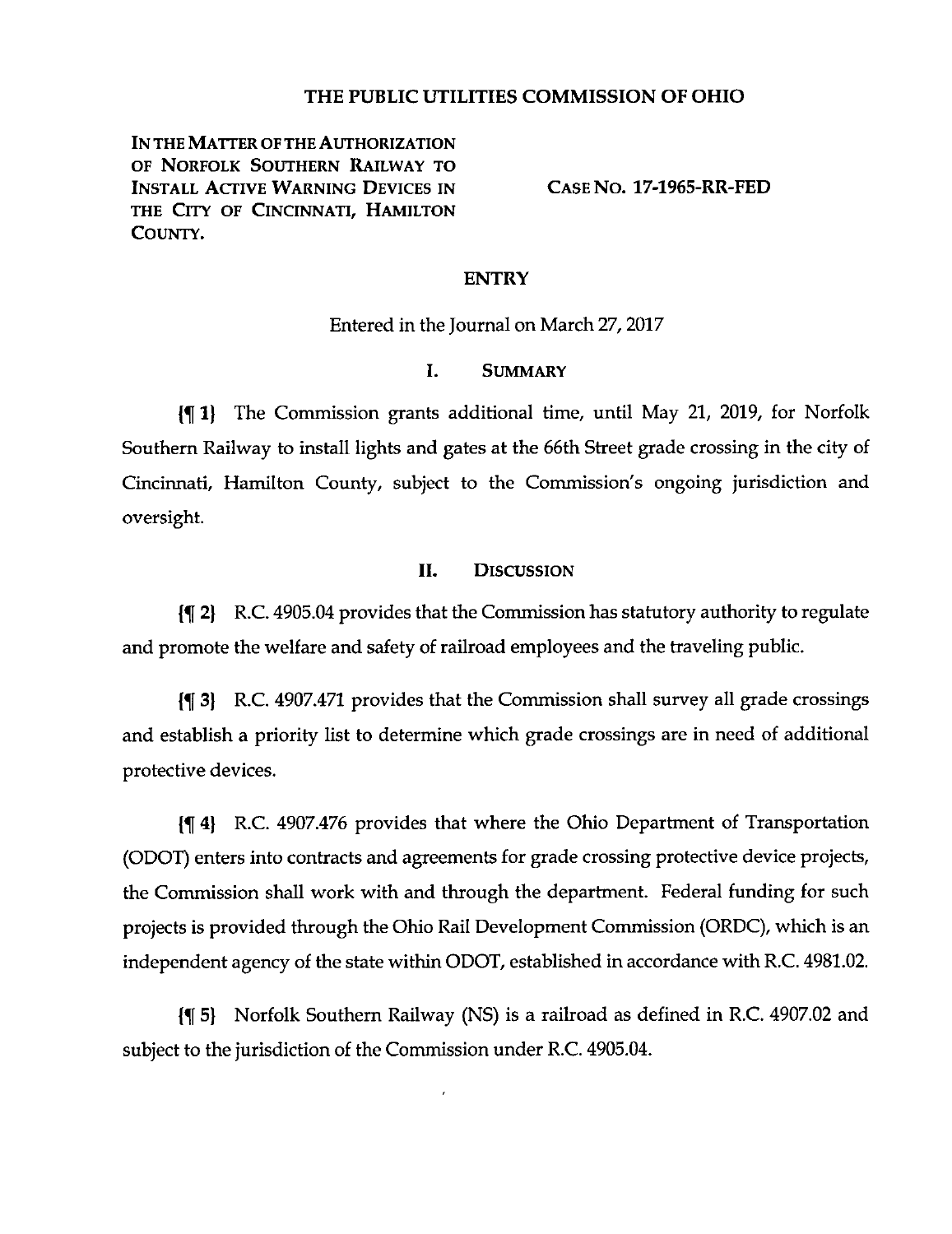6) On October 20,2017, the Commission issued a Finding and Order approving NS's installation of active warning devices at the 66th Street grade crossing (DOT#524734A) in the city of Cincinnati, Hamilton County. The Commission ordered completion of the project by January 18,2019.

 $\{\P\,7\}$  On January 4, 2019, NS filed a request seeking a four month extension of time to complete the project. NS explained that utility concerns have delayed installation and cut-in. NS noted that it has worked with Duke Energy Ohio, Inc. (Duke) to resolve an overhead conflict, but a potential underground conflict was still to be resolved with Qwest Communications Company, LLC (Qwest).

{f 8} Staff filed a memorandum on January 14,2019, stating that it was aware of the utility conflicts at the project. Staff recommended a 30-day time extension and that NS provide more details regarding the nature of the utility conflicts, as well as a timeframe for resolving the conflicts.

{f 9) Pursuant to the Commission's September 19,1996 entry in In re 1996 Federal Crossing Protection Program, Case No. 96-676-RR-FED, the Commission authorized the attorney examiner assigned to the case to grant extensions for up to 30 days.

{f 10) In a January 16,2019 Entry, the attorney examiner granted NS until February 19,2019, to continue work on the project and provide information specified by Staff.

11| On February 4, 2019, NS filed a request that the project completion date be extended to July 19, 2019. NS explains that, because Qwest has a fiber optic cable near the proposed sites for signal foundations, NS has been determining the optimal type of foundations for the signals. Specifically, NS is investigating the use of precast foundations that are shallow; final determination cannot be made until digging has begun and NS can determine exactly where the fiber optic cable is located.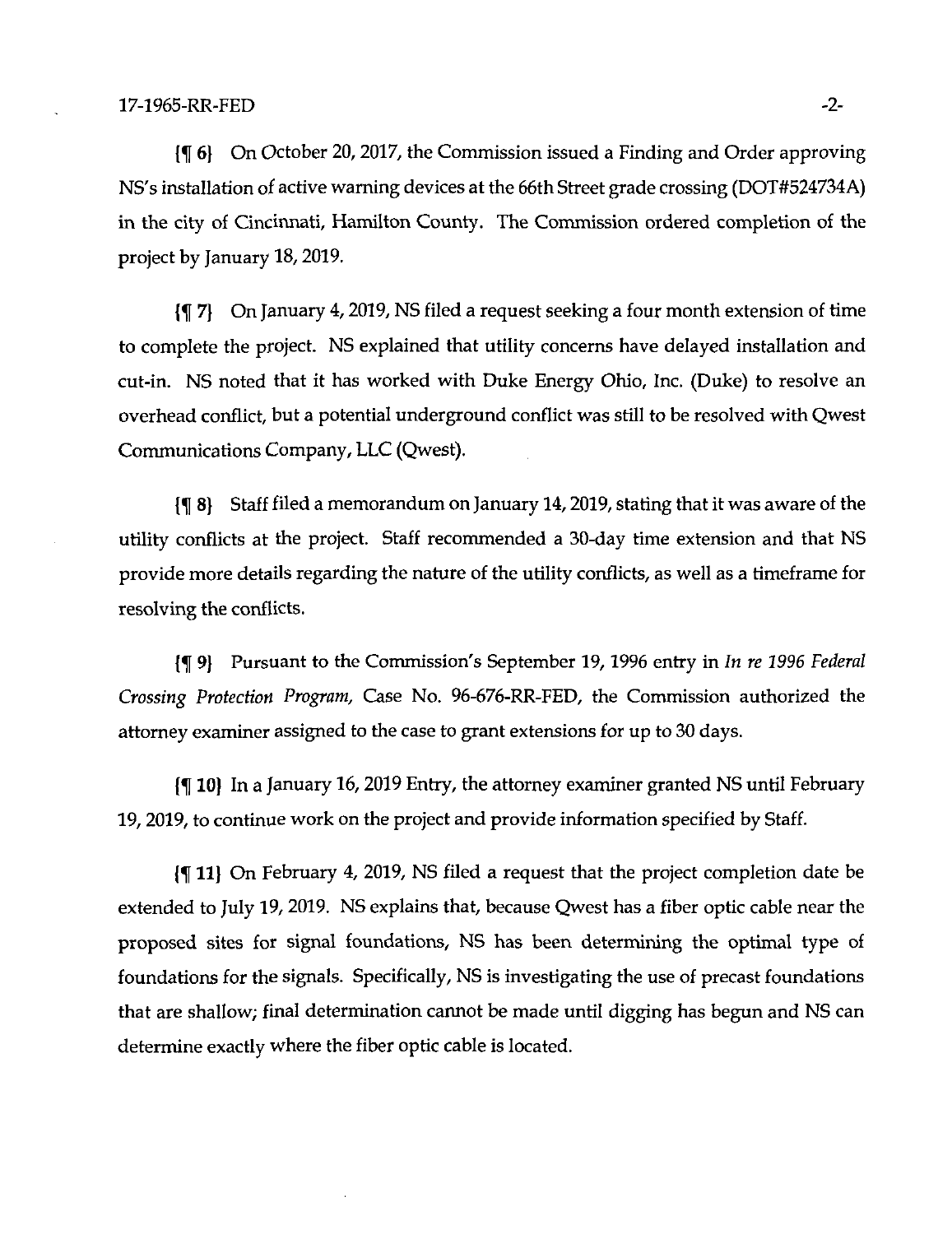12} Staff filed a memorandum on February 22, 2019, recommending that NS be granted until May 21, 2019, to complete the project. Staff notes that the project has been ongoing for years and needs to be completed. Staff adds that excavation to determine the proper foundation can take place at any time. Staff urges NS to proceed with that determination rather than waiting for the arrival of warmer weather.

13} Upon review of NS's request and Staffs recommendation, the Commission finds that NS's request for additional time is warranted, but will be granted until May 21, 2019. NS should expedite work on the project and follow all standard railroad crossing safety protocol to ensure the protection of the traveling public at this crossing. Further, Staff should monitor work at the project to ensure completion within the newly ordered timeframe.

14} NS should notify Staff, ORDC, mayor ofthe city ofCincinnati, and Duke upon completion of the project. At the time Staff or ORDC makes its final inspection and finds that the installations are completed. Staff should file a memorandum in this docket indicating that the project is completed.

## III. Order

15} It is, therefore,

16} ORDERED, That NS's request for additional time to complete the project be granted in accordance with Paragraph 13. It is, further,

17) ORDERED, That NS complete the project no later than May 19, 2019. It is, further,

18} ORDERED, That NS follow all standard railroad crossing safety protocol to ensure the protection of the traveling public at the crossings. It is, further,